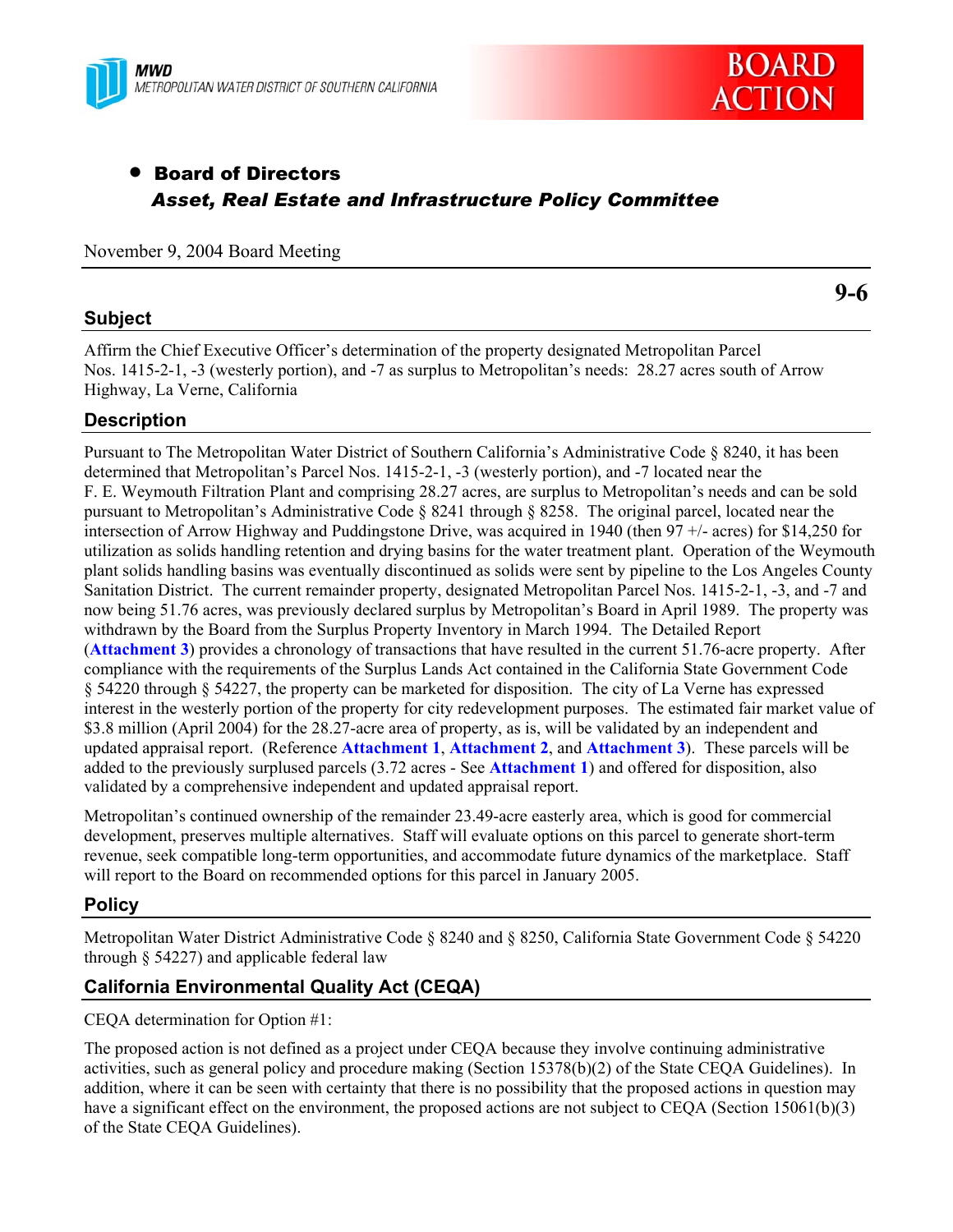The CEQA determination is: Determine that the proposed actions are not subject to CEQA pursuant to Sections 15378(b)(2) and 15061(b)(3) of the State CEQA Guidelines.

CEQA determination for Option #2:

None required

CEQA determination for Option #3:

None required. Subsequent actions on the property including leases may require compliance with the CEQA.

## **Board Options/Fiscal Impacts**

#### **Option #1**

Adopt the CEQA determination and

- a. Affirm the Chief Executive Officer's determination that the subject property is surplus;
- b. Comply with Government Code § 54222, Surplus Lands Act, by offering the property to prescribed public agencies for a sale price at its fair market value;
- c. If the property is not purchased by a government/public entity with priority rights, the Chief Executive Officer shall return to the Board to provide options to offer the property for disposition;
- d. Establish provision wherein requisite easements and mineral rights are reserved; and
- e. Continue management of the remainder portion of Metropolitan Parcel No. 1415-2-3 (easterly portion), including opportunities to market the property for a ground lease.

**Fiscal Impact:** \$0 until September 15, 2005, and then costs of approximately \$41,500 per annum for Mello Roos Community Facilities District special assessments and applicable valorem taxes and owners' association fees applicable to Metropolitan Parcel No. 1415-2-100.

### **Option #2**

Adopt the CEQA determination and

- a. Do not surplus the subject property; and
- b. Leave the land in its current "as is" condition and return to the Board with a management plan for the property.

**Fiscal Impact:** \$0 until September 15, 2005, and then costs of approximately \$41,500 per annum for Mello Roos Community Facilities District special assessments and applicable valorem taxes and owners' association fees applicable to Metropolitan Parcel No. 1415-2-100.

### **Option #3**

Adopt the CEQA determination and

- a. Do not surplus the subject property; and
- b. Market the property for a ground lease, e.g., wholesale nursery, athletic fields, etc.

**Fiscal Impact:** \$0 until September 15, 2005, and then costs of approximately \$41,500 per annum for Mello Roos Community Facilities District special assessments and applicable valorem taxes and owners' association fees applicable to Metropolitan Parcel No. 1415-2-100. Variable revenues from potential tenant lease and rental charges.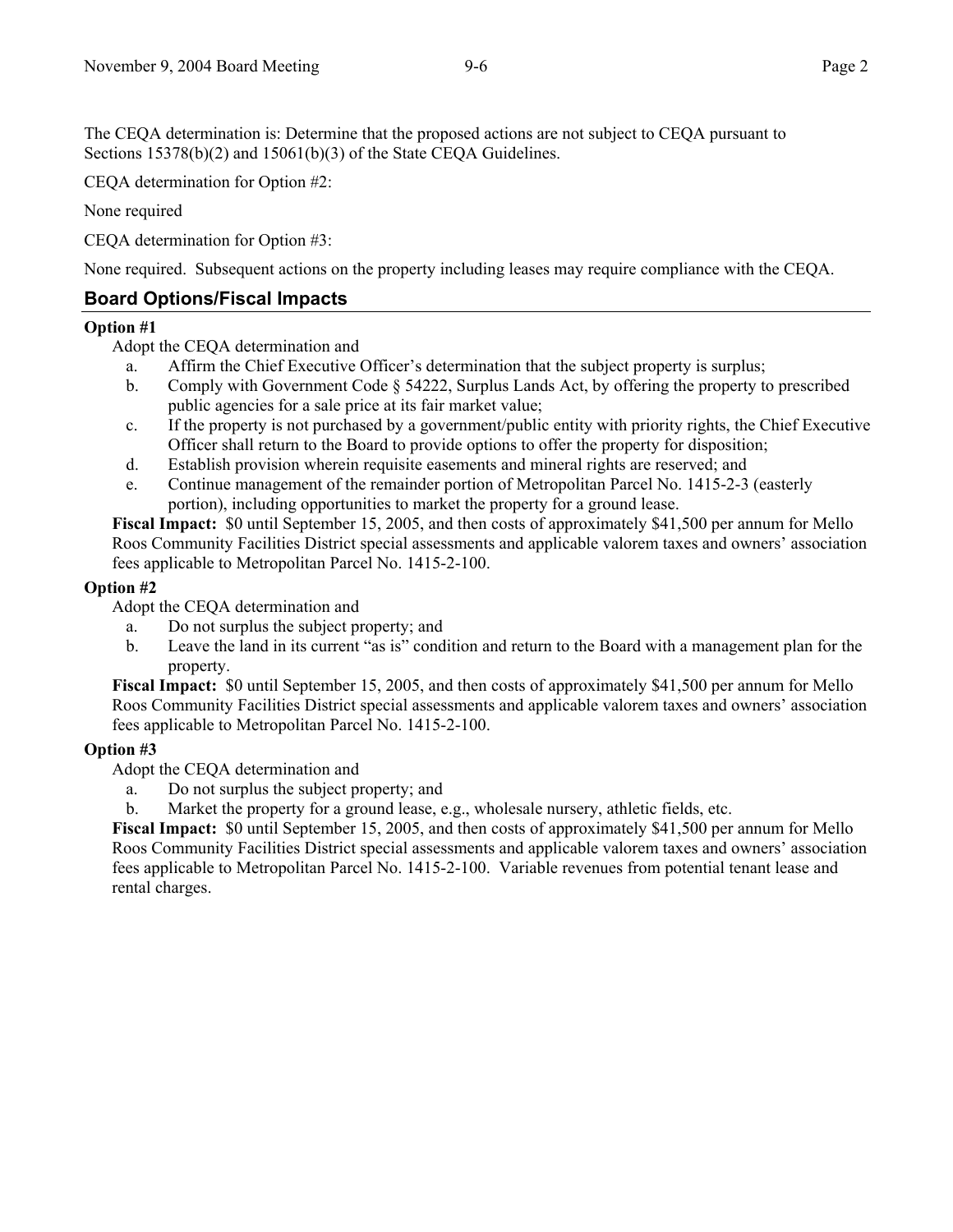# **Recommendation**

Option #1

10/22/2004 *Roy L. Wolfe Manager, Corporate Resources Date* 

10/22/2004 s *Ronald R. Gastelum* 

*Chief Executive Officer* 

*Date* 

**Attachment 1 – Vicinity Map Attachment 2 – Location Map** 

**Attachment 3 – Detailed Report** 

BLA #3211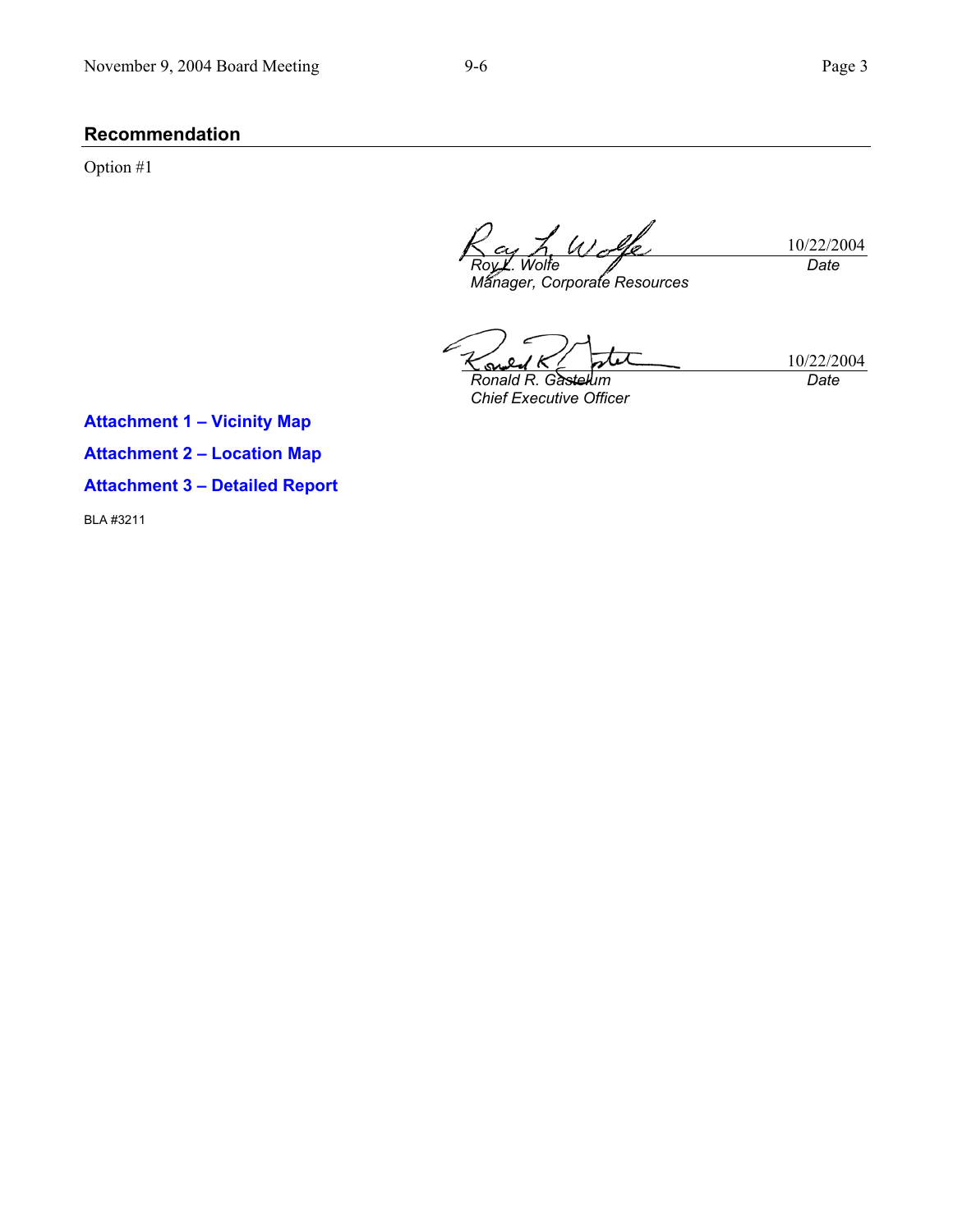

/svrrw/weymouth/row/exhib/141521surplusRev10-19-04.dgn

10/20/2004 MDT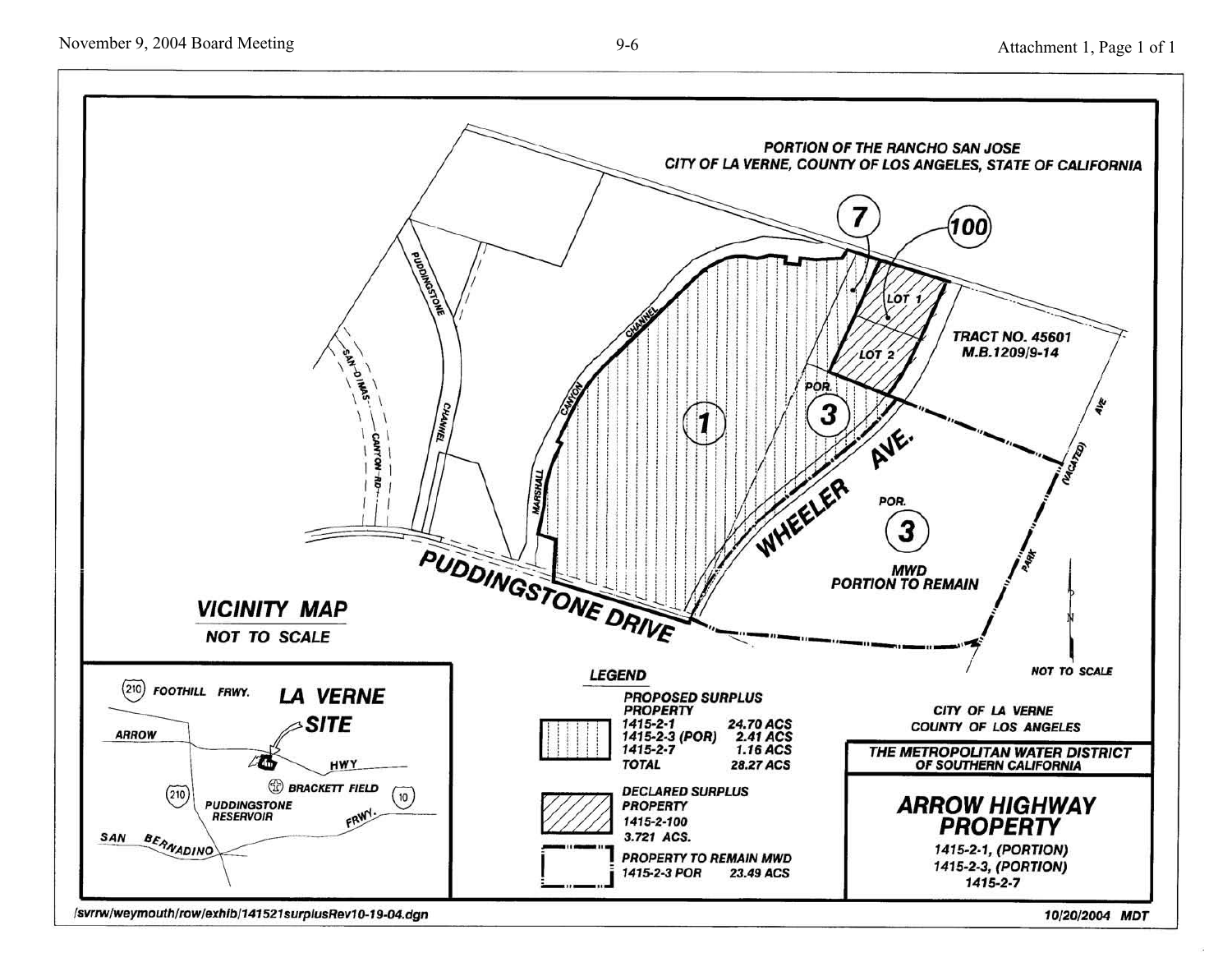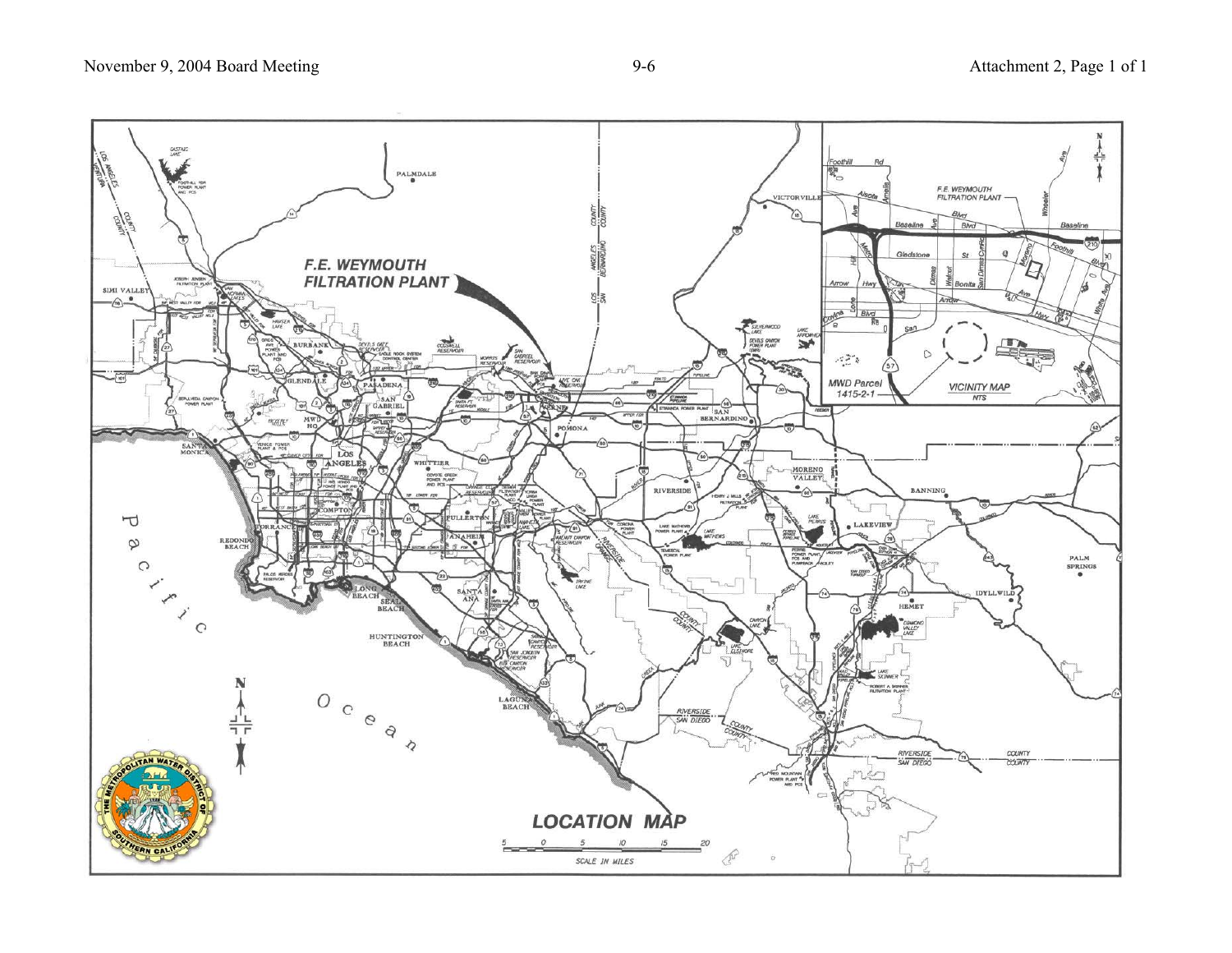#### **Detailed Report**

Metropolitan acquired the Arrow Highway property in 1940 for \$14,250. Originally 97.05 acres, the property is located near the intersection of Arrow Highway and Wheeler Avenue/Puddingstone Drive. The site was acquired for utilization as solids handling retention and drying basins for the Weymouth filtration plant. The site presently has a remainder size of 51.76 acres, with approximately 565 feet of frontage.

The transactions resulting in the remainder 51.76-acre parcel are:

| Date | Acreage  | Transaction                             | Remainder      |
|------|----------|-----------------------------------------|----------------|
|      | affected | Description                             | <u>Acreage</u> |
| 1940 | 97.05    | Purchase                                | 97.05          |
| 1942 | 2.13     | Sold Carrion House                      | 94.92          |
| 1946 | 1.22     | Sold to LA County Flood Control         | 93.7           |
| 1958 | 4.3      | Sold to State of California             | 89.4           |
| 1968 | 1.16     | Quitclaimed to LA County Flood          | 88.24          |
| 1968 | 2.85     | Sold to LA County Flood Control         | 85.39          |
| 1976 | 1.19     | Sold to Occidental Research             | 84.24          |
| 1977 | 2.21     | Sold to Mangold                         | 81.99          |
| 1994 | 1.13     | Sold Permanent Easement Only to         | 80.86          |
|      |          | San Polo Development                    |                |
| 1999 | 15.82    | Sold to National Security               | 65.04          |
|      |          | Construction                            |                |
| 2000 | 17.0     | Industrial land exchange                | 48.04          |
| 2002 | (3.72)   | Received 2 industrial lots              | 51.76          |
| 2004 | 28.27    | Proposed surplus of                     | 23.49          |
|      |          | Parcels 1415-2-1,-3 (westerly portion), |                |
|      |          | and $-7$                                |                |

In 1989, Metropolitan's Board surplused the entire Arrow Highway property, but this action was later rescinded due to a buyer's failure to perform.

The Chief Executive Officer has determined, and the Corporate Resources and Water System Operations Groups have affirmed, that Parcels 1415-2-1, -3 (westerly portion), and -7 are surplus to the needs of Metropolitan and can be disposed of without adversely affecting Metropolitan's foreseeable operational requirements. The value of the 28.27-acre area is currently estimated at \$3,800,000, as is. Surface drainage and subsurface mineral rights will be reserved for Metropolitan. In addition, a condition subsequent with a deed restriction will be created wherein the actual site development must be consistent with the purchaser's land utilization plans and specifications as approved by Metropolitan.

Metropolitan's fiscal year 2004/05 Capital Investment Plan does not specify any near- or far-term use of this property for water-related facilities. A Phase I Environmental Assessment of the site revealed no evidence of recognized environmental conditions other than the possibility of former sludge basins being impacted by heavy metals. In 1989, the city of La Verne designated the property as part of a Special District under California Redevelopment Law. Metropolitan's Administrative Code § 8254 sets forth terms applicable to purchases by governmental agencies and districts. The La Verne Redevelopment Agency, per the special district provisions, has indicated an interest in acquiring this surplus property.

In October 2003, criteria to assess whether Metropolitan properties need to be retained or may be declared surplus was presented to the Board. Applying these criteria, this 28.27-acre area has been identified as a candidate for surplus. This property does not include any existing facilities, has not been identified for possible planned or